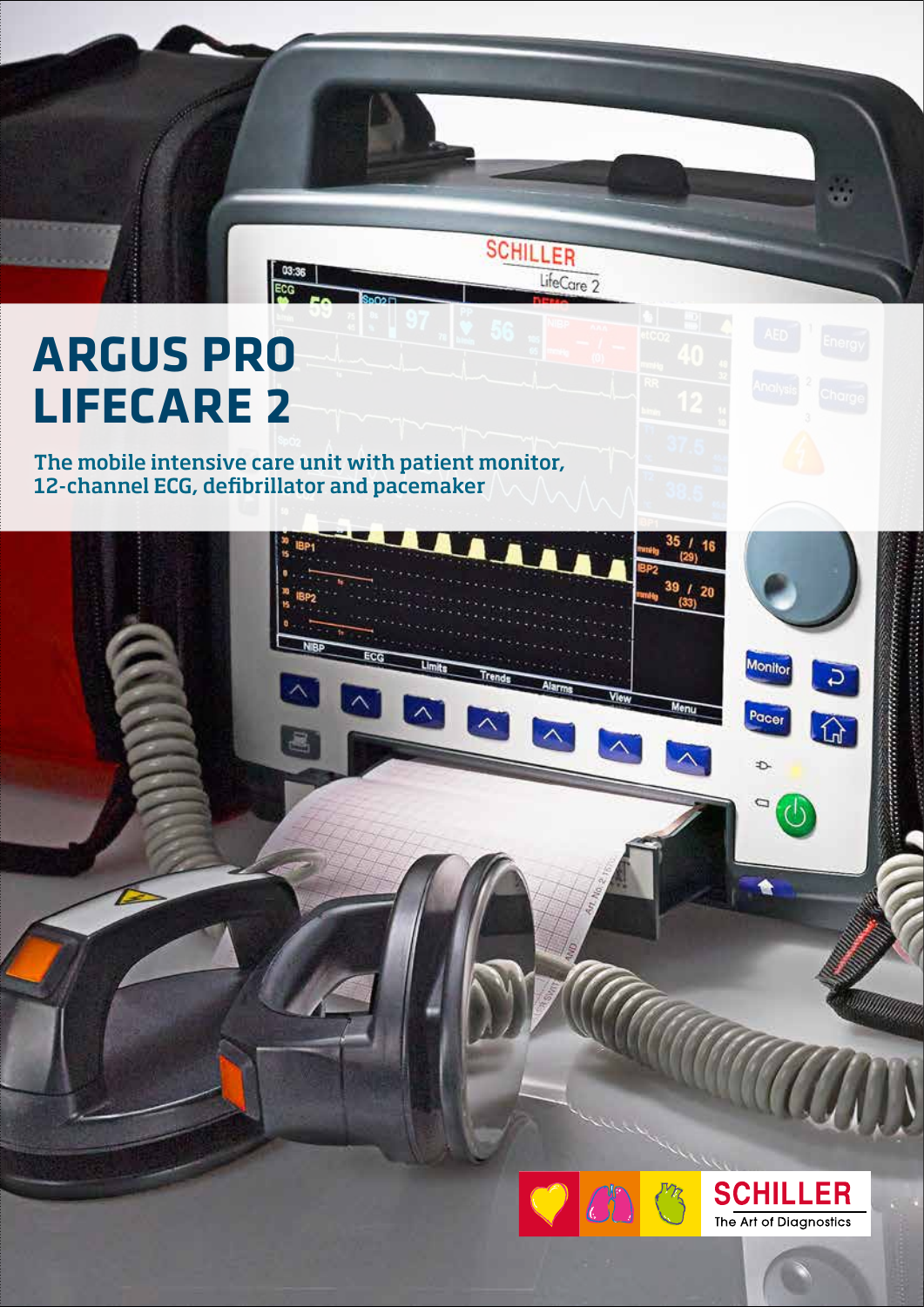# ARGUS PRO LIFECARE 2

The ARGUS PRO LifeCare 2 was created thanks to the skillful use of leading-edge technology and the robust lightweight structure that is also used in aircraft construction.

A defibrillator / monitor that satisfies the highest expectations.



Whether for emergency health care, in-hospital patient-transport, or interhospital patient-transfer, the ARGUS PRO LifeCare 2 performs all interventions uncompromisingly and comes in a compact design weighing less than 4 kg.

See for yourself what important features this device has to offer.

**8,4" COLOUR DISPLAY:** Outstanding readability even in sunlight and from a distance, 6 waveforms and all parameters individually configurable, diagnostic ECG with all 12 leads

**FUNCTION KEYS: Direct function keys** to access the various modes and the most important functions

**SOFT KEYS:** 7 soft keys for a quick and easy access to the main functions of the current device mode

**GSM DATA TRANSFER:** Built-in GSM module for wireless data transfer

## **6-CHANNEL PRINTER**

- Paper width 114 mm for a display of up to 6 curves
- Display of resting ECG
- Printout of intervention reports
- Paper length: 30 m, Z-folded
- Print formats individually configurable

**2 USB INTERFACES:** Export of intervention data to a USB memory stick, saving and loading device configurations, software update

12 leads in the resting ECG display

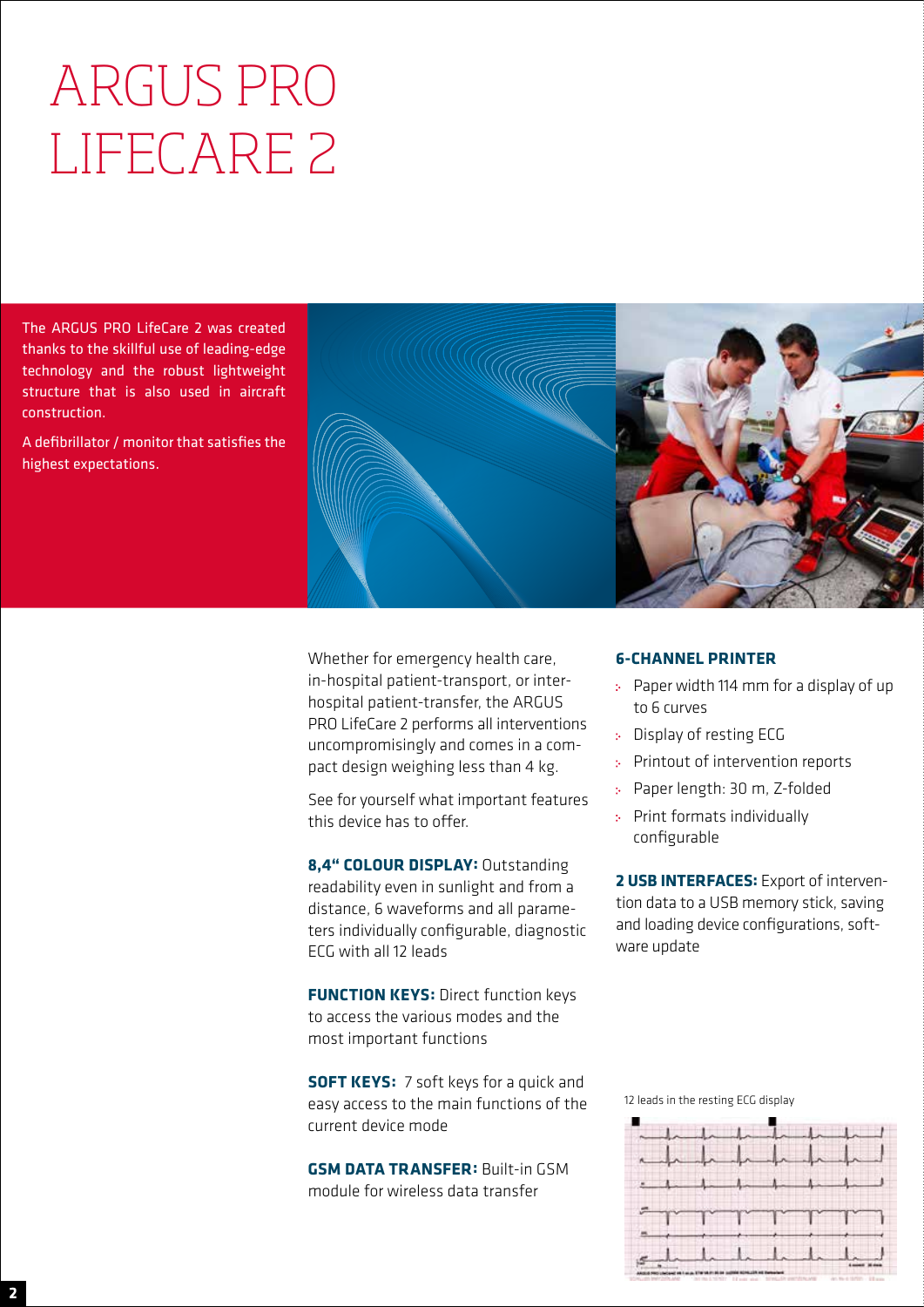

electrodes, left paddle, LifePoint

IBP, temperature, right paddle

Sidestream etCO<sub>2</sub>

# **ONLY 4.4 KG WITH ALL OPTIONS—MAKES LIFE EASIER FOR PARAMEDICS**

| <u>Latin de la partir de la partir de la partir de la partir de la partir de la partir de la partir de la partir </u> |     |                                                   |  |
|-----------------------------------------------------------------------------------------------------------------------|-----|---------------------------------------------------|--|
| $\sim$<br><b>Comment</b>                                                                                              |     | $\frac{1}{2} \frac{1}{2} \frac{1}{2} \frac{1}{2}$ |  |
| endemondered<br>and delivered                                                                                         |     |                                                   |  |
| $\sim$                                                                                                                | $-$ | te,<br>$-12$                                      |  |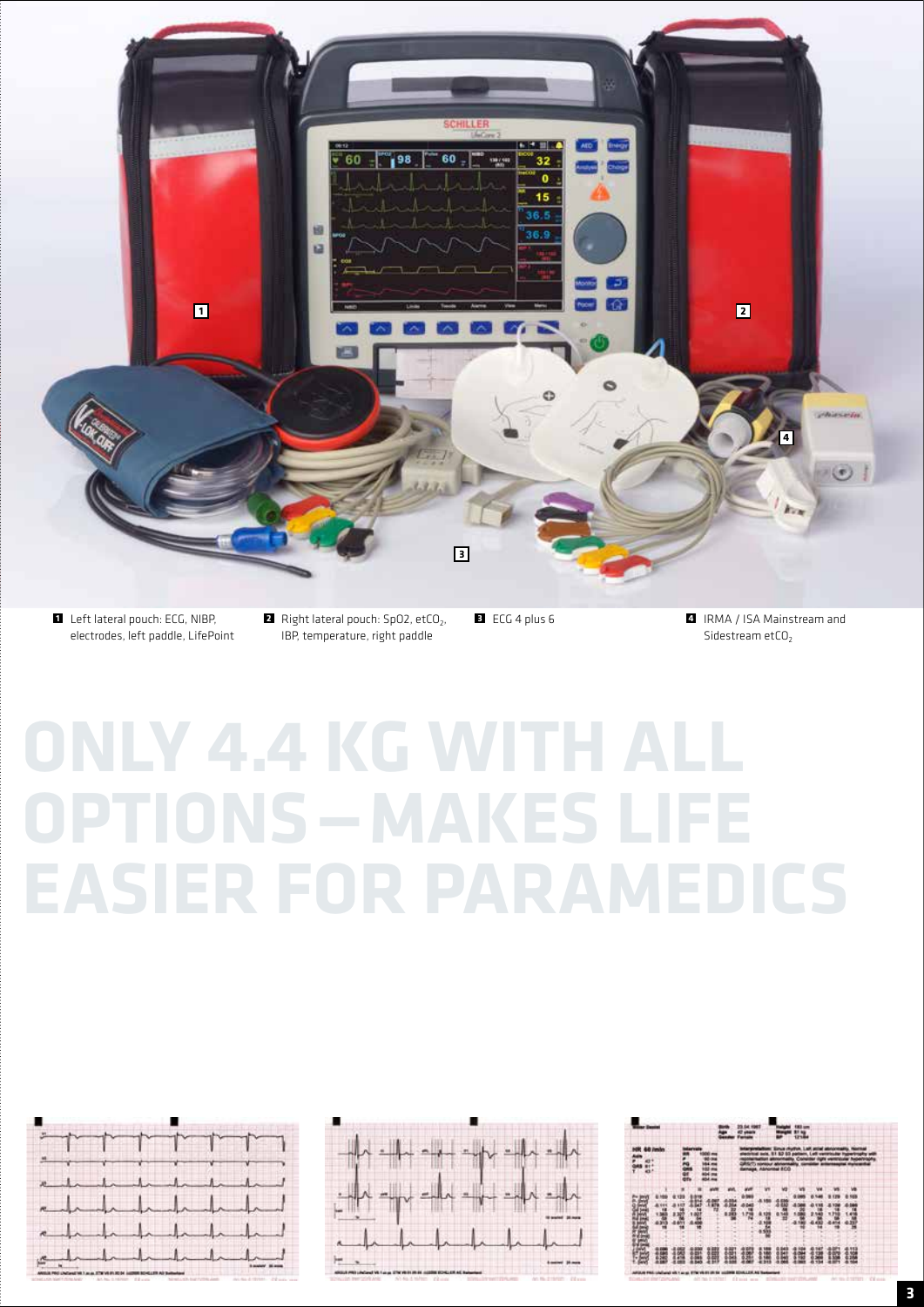

## ARGUS PRO LIFEPOINT

Thanks to the reusable CPR feedback sensor of the ARGUS LifePoint, the main measurements can be displayed in text and graphic form. The device also allows for easy positioning.

### 12 LEADS IN THE RESTING ECG DISPLAY MONITORING MODE

| 08:12            |                      |      |  |        |  |
|------------------|----------------------|------|--|--------|--|
| spos<br><b>.</b> | an<br>Ma<br>98<br>60 | NIND |  | 192.02 |  |
|                  |                      |      |  |        |  |
|                  |                      |      |  | $\sim$ |  |
|                  |                      |      |  |        |  |
|                  |                      |      |  |        |  |
|                  |                      |      |  |        |  |
|                  |                      |      |  |        |  |
|                  |                      |      |  |        |  |

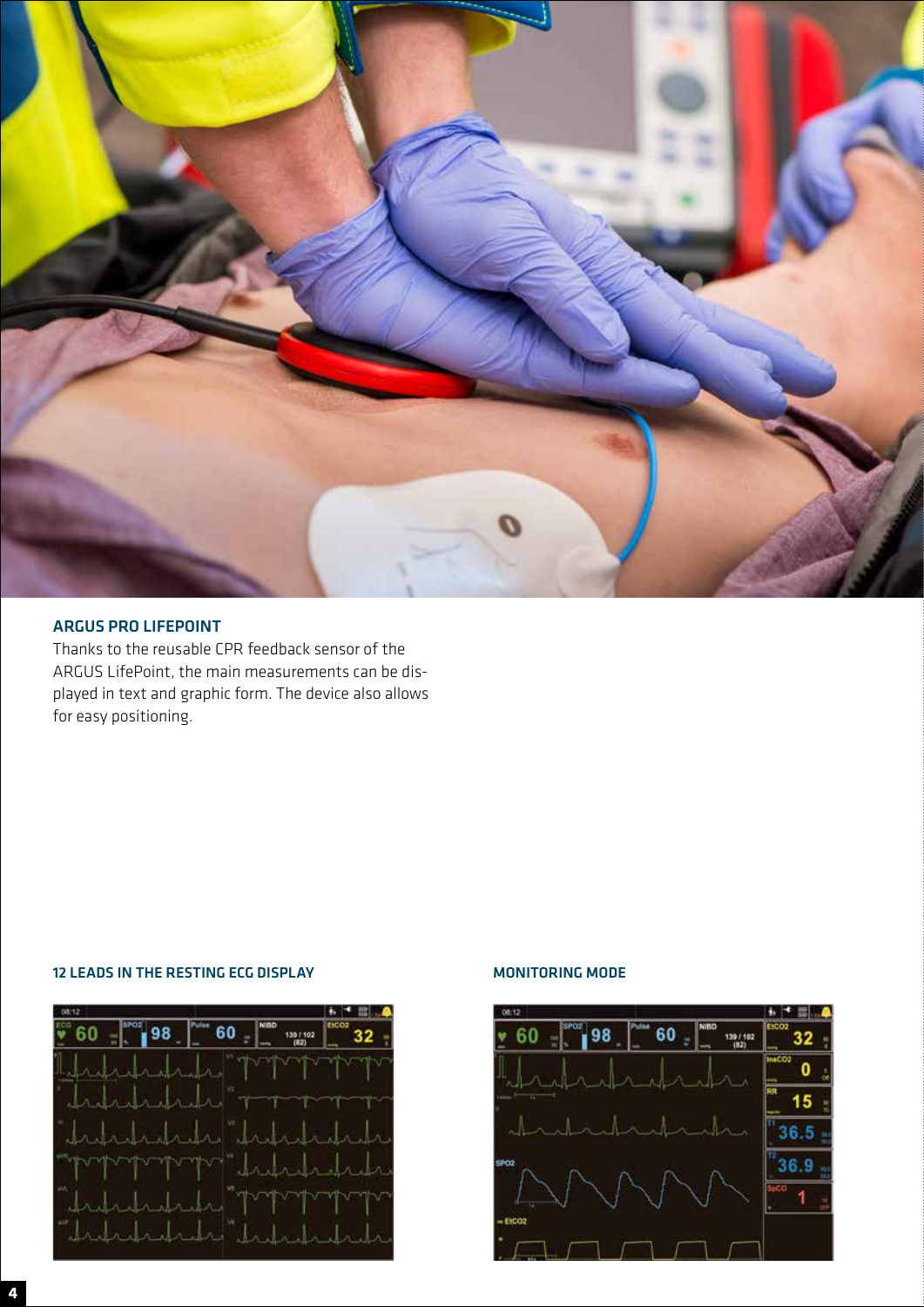# **COMPLETE VITAL DATA MONITORING, DIAGNOSIS AND THERAPY**

## **VITAL DATA MONITORING**

**ECG:** Simultaneous 12-channel ECG measurement, automatic ventricular fibrillation monitoring

**NIBP:** Automatic blood pressure measurement for adults, children and neonates

**PULSE OXIMETRY SpO<sub>2</sub>: Masimo** SET Rainbow, with SpCO, SpMet, SpHb and PVI

**CAPNOGRAPHY:** CO<sub>2</sub> both mainstream and sidestream measurement possible

**TEMPERATURE:** 2 simultaneous measurements for core and skin temperature

## **INVASIVE BLOOD PRESSURE:**

2 simultaneous measurements, connections for various pressure sensors

# **DIAGNOSTICS**

- 12-channel ECG display on the screen
- Resting ECG printout including measurement and interpretation
- Storage of recorded resting ECGs
- : Transmission of recorded resting ECGs as PDF file or fax to an email account, or download of the data to SEMA3 (SCHILLER data management system)
- Printout of a simultaneous 12-channel ECG
- Continuous 6-channel ECG printout
- ST measurement

# **THERAPY**

**AED:** Simple 1-2-3 operation (AED analysis of shock delivery), automatic recognition of children or adult pads.

**DEFIBRILLATOR:** Use of pads and paddles for adults and children, synchronous and asynchronous shock delivery, changing from AED to manual defibrillation mode.

## **PACEMAKER**

- **:** Transcutaneous stimulation via pads
- Fix and demand mode
- Pause and overdrive mode
- Pacemaker function during vital data monitoring and diagnostic

## DEFIBRILLATION MODE PACEMAKER MODE



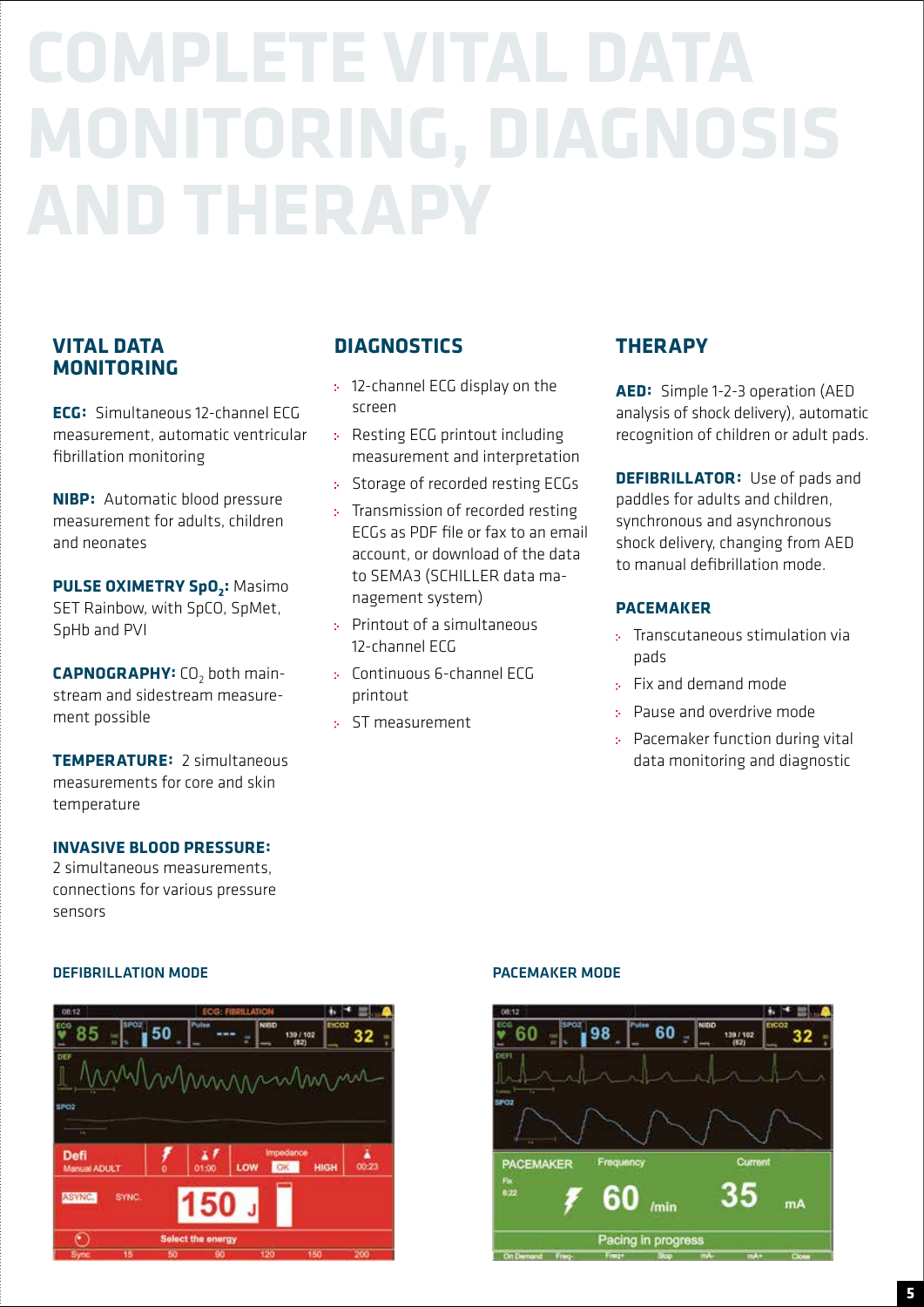# **CHARGER MOUNTING**

- Light and robust wall mounting for ambulances, aircrafts and helicopters
- One-hand operation with automatic locking mechanism
- Mains connection via 100/230V power supply unit
- Vehicle power supply connection 8-48 V DC
- USB interface
- Ethernet interface for data transfer
- VGA connection for display unit

# **ROLL STAND MOUNTING**

The charger mounting can be secured to any VESA-compatible roll stand using a VESA adapter plate

## **STRETCHER MOUNTING**

- : Easy mounting on the most common stretchers
- Simple, automatic locking mechanism

## WALL MOUNTING **STRETCHER MOUNTING**





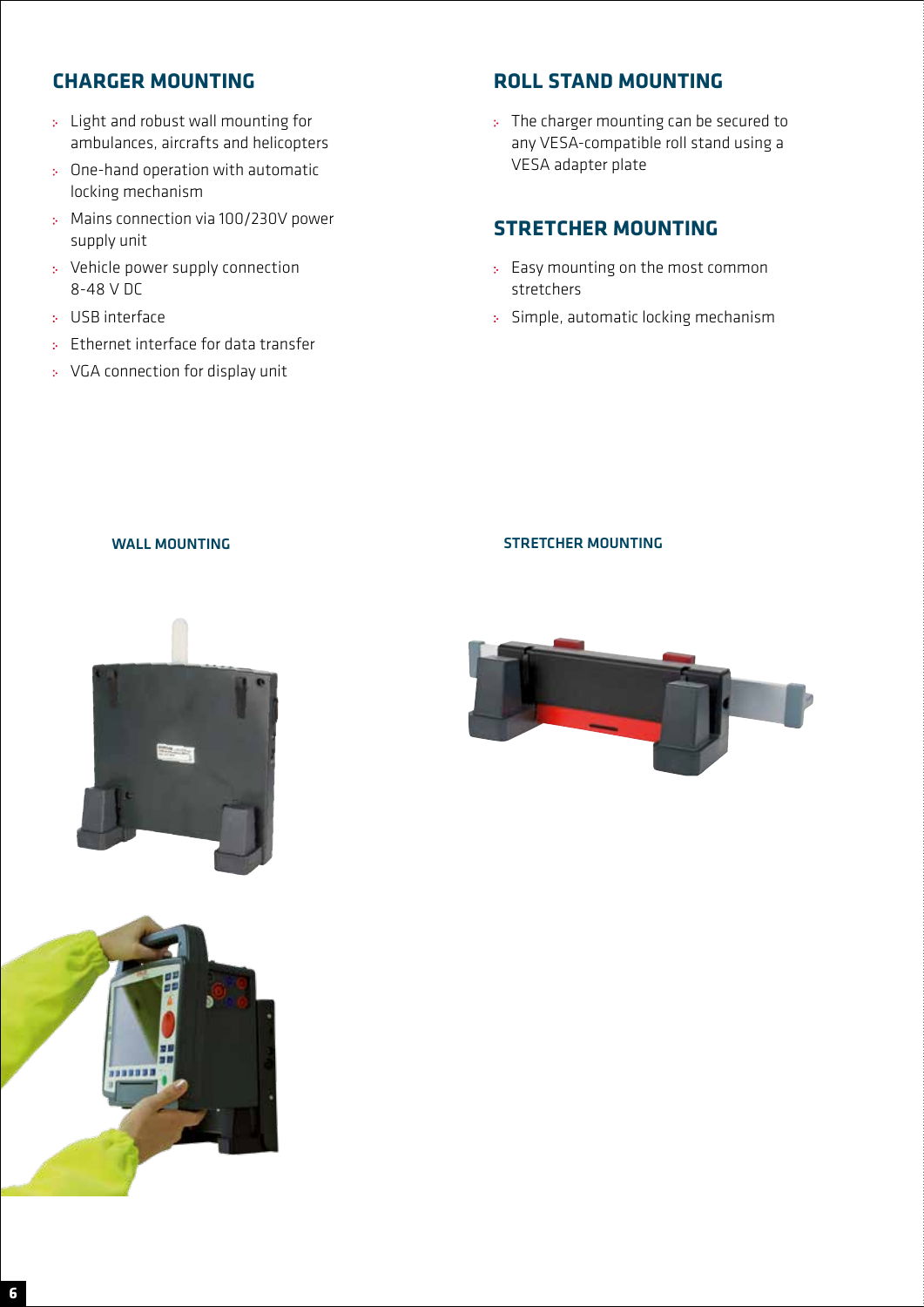

ARGUS PRO Lifecare 2, the reliable solution for air, ground or water interventions

# **FLEXIBLE MOUNTING FOR ANY RESCUE OPERATION**